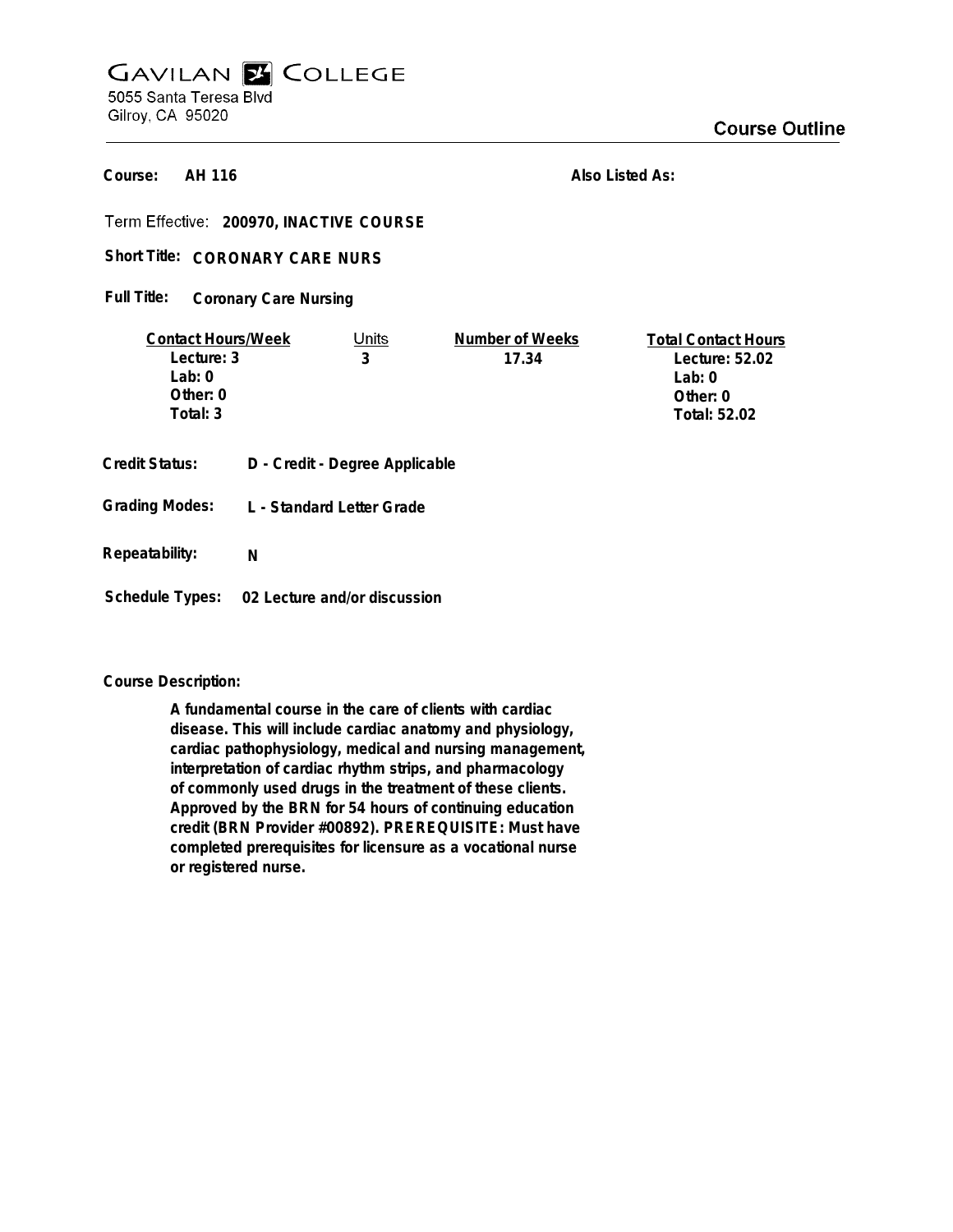**ARTICULATION and CERTIFICATE INFORMATION Associate Degree: CSU GE: IGETC: CSU TRANSFER: Transferable CSU, effective 198770 UC TRANSFER: Not Transferable**

#### **PREREQUISITES:**

# **COREQUISITES:**

## **STUDENT LEARNING OUTCOMES:**

**This class is designed to prepare non-intensive care nurses to function efficiently and comfortably in a coronary care setting. The most important goal is for each student to be proficient at recognizing, interpreting and treating life-threatening arrhythmias--within the nurse's limitations. Each student will also be able to evaluate patient status using lab values such as blood gases and electrolytes, with physical assessment. Each student will understand the importance of patient education and demonstrate ability to do so.**

**COURSE OBJECTIVES:**

**1. Identify basic anatomy of the heart as it applies to coronary care nursing.**

**2. Explain basic physiology of the heart as applied to CCU nursing.**

**3. Define the following drug actions: chronotropic, inotropic, alpha, cholinergic, adrenergic, beta 1, beta 2, parasympathomimetic, sympathominetic, and parasympatho and sympatho lytic.**

**4. Explain each wave of an EKG complex in terms of electrical heart function.**

**5. Give normal measurements for each wave of an EKG complex and perform actual measurement.**

**6. Demonstrate correct lead placement for single lead monitoring and obtaining a 12 lead EKG.**

**7. List 7 rules or guidelines for assessing an EKG rhythm.**

**8. Explain how to use S-T, T, and Q waves to evaluate an EKG (12 lead).**

**9. Explain the difference between infarct, injury, and ischemia to the myocardium.**

**10. Recite normal lab values for cardiac enzymes including ckmb, electrolytes, abg's, cbc, blood glucose. Explain**

**the pattern of elevation of cardiac enzymes post-MI. 11. Recognize and give correct treatment for the following arrhythmias: artrial fibrillation and flutter, 2nd degree AV block, sinus bradycardia and tachycardia, complete heart block, multi-focal PVCs, r on t phenomenon, vertricular bigeminy and trigeminy, nodal rhythm, V-tach and V-fibrillation.**

**12. Give indication, action and correct dose for 20 commonly used cardiac drugs, including oxygen.**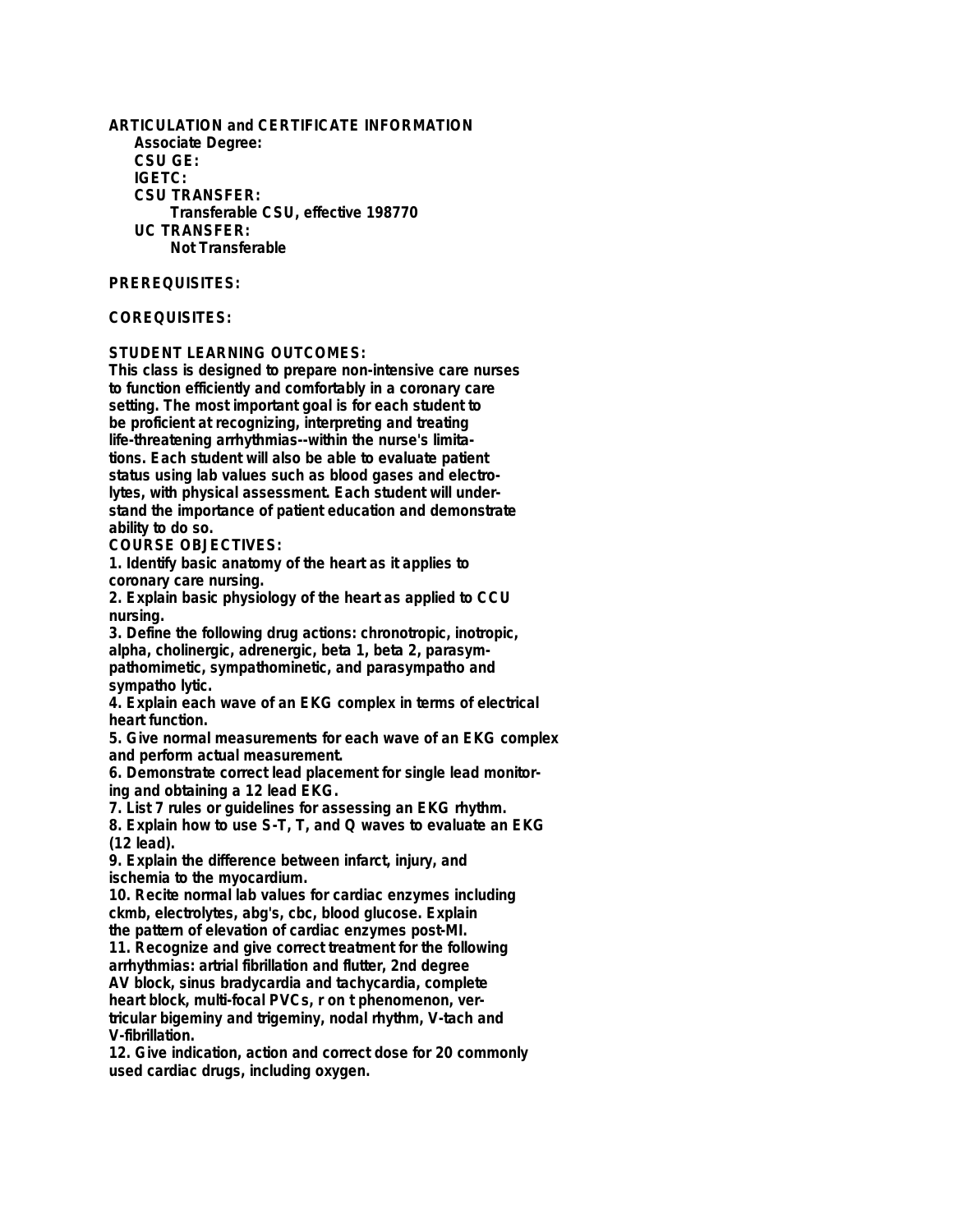**13. Demonstrate correct procedure for cardioversion and defibrillation.**

**14. State the physiology behind, signs and symptoms as well as complications of: coronary artery disease, congestive heart failure, angina pectoris, myocardial infarction, peri-cardial tampanade.**

**15. State when, why and how to use a "crash cart."**

**16. List 5 legalities to be aware of as a CCU nurse.**

**17. Give a lesson to the class on prevention of heart disease.**

**18. List 5 important aspects of cardiac rehabilitation.**

**TOPICS AND SCOPE:**

**Inactive Date: 05/11/2009**

**Inactive Term: Fall 2009**

**1 3 History and goals of the CCU. Basic anatomy and physiology of the cardiac and respiratory systems.**

**2 3 Review of function of the parasympathetic and nervous systems (divisions of autonomic nervous system). Definition of receptor reactions.**

**3 3 Explanation of heart function as it relates to**

**the EKG complex (P, QRS, T waves).**

**4 3 Normal measurements of each wave of an EKG**

**complex. How to use EKG paper.**

**5 3 Review of first 4 weeks. Practical workshop using original EKG strips.**

**6 3 Obtaining a 12 lead EKG, including lead placement. Practice identifying MCL1 and Lead 2.**

**7-8 6 Rules for evaluating EKG, including normal measurements of a rhythm strip and "Q" and**

**"S-T" wave changes on a 12 lead EKG. Infarct,**

**Injury, Ischemia.**

**9 3 Diagnosing arrhythmias listed in "performance**

**outcome." Practicum in same.**

**10 3 Practice diagnosing arrhythmias, lab values and their importance in the CCU patient.**

**11 3 Review of weeks 4 through 8. More practice recognizing arrhythmias.**

**12 3 Arterial blood gas interpretation. Treatment for abnormalities in ABG's. Practice with arrhythmias.**

**13 3 Indications, actions dose, route, contra-**

**indications and side effects of cardiac drugs.**

**Review of strips.**

**14 3 Physiology behind and assessment of the patient with: left ventricular failure, CHF, angina,**

**MI, cardiac tampanade. Arrhythmia recognition.**

**15 3 Introduction to the "crash cart." Procedure**

**for defibrillation and cardioversion.**

**16 3 Charting and legal aspects of CCU nursing.**

**17 3 Prevention of heart disease.**

**18 3 Cardiac rehabilitation. Recognition of**

**arrhythmias.**

**ASSIGNMENTS:**

**Each week the student will read the appropriate chapters in the**